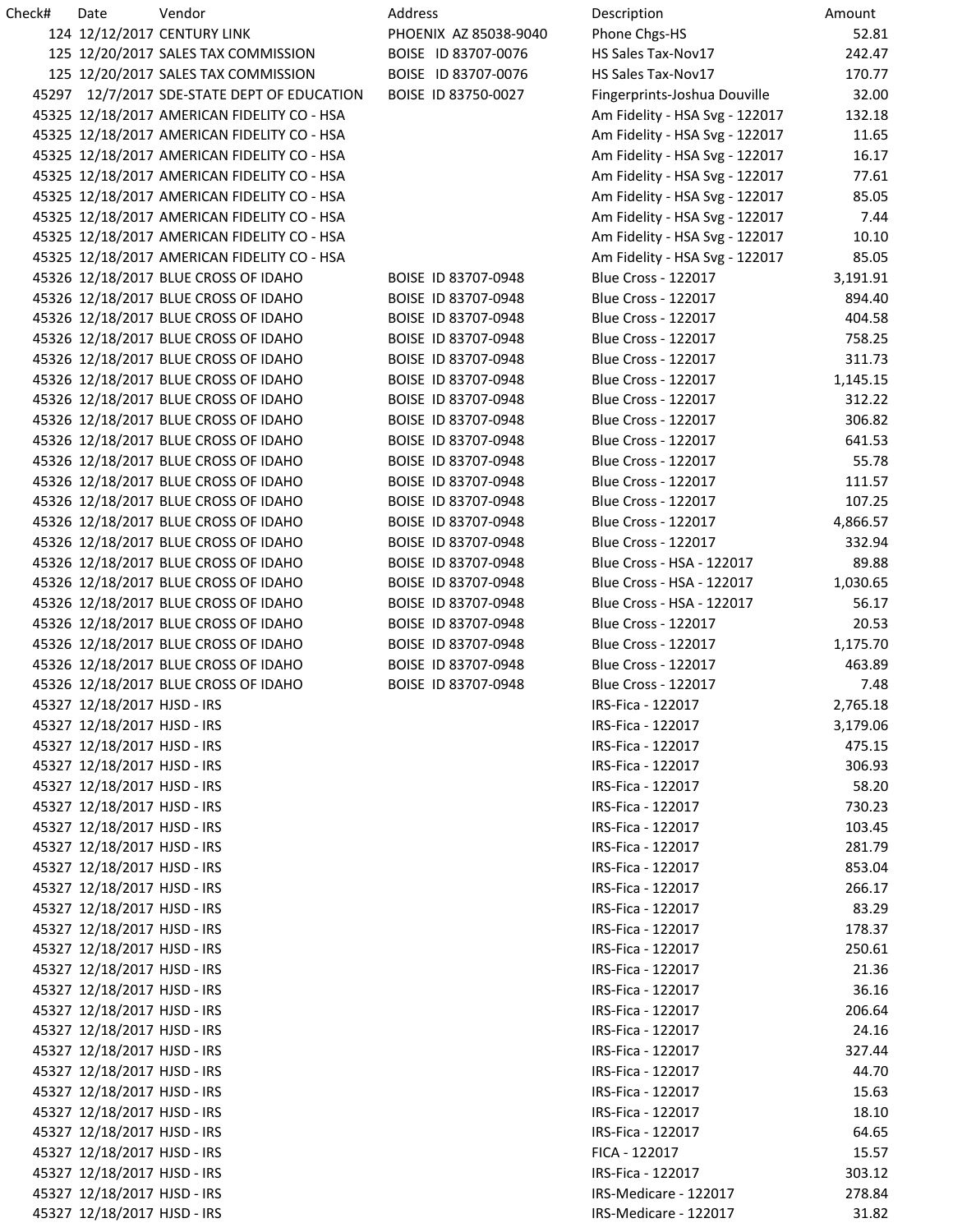| 45327 12/18/2017 HJSD - IRS                                    |                                         |                        |
|----------------------------------------------------------------|-----------------------------------------|------------------------|
| 45327 12/18/2017 HJSD - IRS                                    |                                         |                        |
| 45327 12/18/2017 HJSD - IRS                                    |                                         |                        |
| 45328 12/18/2017 HJSD - PERSI                                  |                                         |                        |
| 45328 12/18/2017 HJSD - PERSI                                  |                                         |                        |
| 45328 12/18/2017 HJSD - PERSI                                  |                                         |                        |
| 45328 12/18/2017 HJSD - PERSI                                  |                                         |                        |
| 45328 12/18/2017 HJSD - PERSI                                  |                                         |                        |
| 45328 12/18/2017 HJSD - PERSI                                  |                                         |                        |
| 45328 12/18/2017 HJSD - PERSI                                  |                                         |                        |
| 45328 12/18/2017 HJSD - PERSI                                  |                                         |                        |
| 45328 12/18/2017 HJSD - PERSI                                  |                                         |                        |
| 45328 12/18/2017 HJSD - PERSI                                  |                                         |                        |
| 45328 12/18/2017 HJSD - PERSI                                  |                                         |                        |
| 45328 12/18/2017 HJSD - PERSI                                  |                                         |                        |
| 45328 12/18/2017 HJSD - PERSI                                  |                                         |                        |
| 45328 12/18/2017 HJSD - PERSI                                  |                                         |                        |
| 45328 12/18/2017 HJSD - PERSI                                  |                                         |                        |
| 45328 12/18/2017 HJSD - PERSI                                  |                                         |                        |
| 45328 12/18/2017 HJSD - PERSI                                  |                                         |                        |
| 45328 12/18/2017 HJSD - PERSI                                  |                                         |                        |
| 45328 12/18/2017 HJSD - PERSI                                  |                                         |                        |
| 45328 12/18/2017 HJSD - PERSI                                  |                                         |                        |
|                                                                |                                         |                        |
| 45328 12/18/2017 HJSD - PERSI                                  |                                         |                        |
| 45328 12/18/2017 HJSD - PERSI                                  |                                         |                        |
| 45328 12/18/2017 HJSD - PERSI                                  |                                         |                        |
| 45328 12/18/2017 HJSD - PERSI                                  |                                         |                        |
| 45328 12/18/2017 HJSD - PERSI                                  |                                         |                        |
| 45328 12/18/2017 HJSD - PERSI                                  |                                         |                        |
| 45328 12/18/2017 HJSD - PERSI                                  |                                         |                        |
| 45328 12/18/2017 HJSD - PERSI                                  |                                         |                        |
| 45328 12/18/2017 HJSD - PERSI                                  |                                         |                        |
| 45328 12/18/2017 HJSD - PERSI                                  |                                         |                        |
| 45328 12/18/2017 HJSD - PERSI<br>45328 12/18/2017 HJSD - PERSI |                                         |                        |
|                                                                |                                         |                        |
| 45328 12/18/2017 HJSD - PERSI                                  |                                         |                        |
| 45328 12/18/2017 HJSD - PERSI                                  |                                         |                        |
| 45328 12/18/2017 HJSD - PERSI                                  |                                         |                        |
| 45328 12/18/2017 HJSD - PERSI                                  |                                         |                        |
| 45328 12/18/2017 HJSD - PERSI                                  |                                         |                        |
| 45328 12/18/2017 HJSD - PERSI                                  |                                         |                        |
| 45328 12/18/2017 HJSD - PERSI                                  |                                         |                        |
| 45328 12/18/2017 HJSD - PERSI                                  |                                         |                        |
| 45328 12/18/2017 HJSD - PERSI                                  |                                         |                        |
| 45328 12/18/2017 HJSD - PERSI                                  |                                         |                        |
| 45328 12/18/2017 HJSD - PERSI                                  |                                         |                        |
| 45328 12/18/2017 HJSD - PERSI                                  |                                         |                        |
| 45328 12/18/2017 HJSD - PERSI                                  |                                         |                        |
| 45328 12/18/2017 HJSD - PERSI                                  |                                         |                        |
| 45328 12/18/2017 HJSD - PERSI                                  |                                         |                        |
| 45328 12/18/2017 HJSD - PERSI                                  |                                         |                        |
| 45328 12/18/2017 HJSD - PERSI                                  |                                         |                        |
| 45328 12/18/2017 HJSD - PERSI                                  |                                         |                        |
| 45328 12/18/2017 HJSD - PERSI                                  |                                         |                        |
| 45328 12/18/2017 HJSD - PERSI                                  |                                         |                        |
| 45328 12/18/2017 HJSD - PERSI                                  |                                         |                        |
| 45328 12/18/2017 HJSD - PERSI                                  |                                         |                        |
| 45328 12/18/2017 HJSD - PERSI                                  |                                         |                        |
| 45328 12/18/2017 HJSD - PERSI                                  |                                         |                        |
|                                                                | 45329 12/18/2017 STANDARD INSURANCE CO. | PORTLAND OR 97228-6367 |

| 45327 12/18/2017 HJSD - IRS             |                        | IRS-Medicare - 122017       | 2.31     |
|-----------------------------------------|------------------------|-----------------------------|----------|
| 45327 12/18/2017 HJSD - IRS             |                        | IRS-Medicare - 122017       | 86.90    |
| 45327 12/18/2017 HJSD - IRS             |                        | IRS-Medicare - 122017       | 8.54     |
| 45328 12/18/2017 HJSD - PERSI           |                        | PERSI-Retirement - 122017   | 4,395.48 |
| 45328 12/18/2017 HJSD - PERSI           |                        | PERSI-Retirement - 122017   | 4,725.79 |
| 45328 12/18/2017 HJSD - PERSI           |                        | PERSI-Retirement - 122017   | 748.79   |
| 45328 12/18/2017 HJSD - PERSI           |                        | PERSI-Retirement - 122017   | 464.68   |
| 45328 12/18/2017 HJSD - PERSI           |                        | PERSI-Retirement - 122017   | 86.12    |
| 45328 12/18/2017 HJSD - PERSI           |                        | PERSI-Retirement - 122017   | 1,162.03 |
| 45328 12/18/2017 HJSD - PERSI           |                        | PERSI-Retirement - 122017   | 157.07   |
| 45328 12/18/2017 HJSD - PERSI           |                        | PERSI-Retirement - 122017   | 481.80   |
|                                         |                        |                             |          |
| 45328 12/18/2017 HJSD - PERSI           |                        | PERSI-Retirement - 122017   | 1,357.87 |
| 45328 12/18/2017 HJSD - PERSI           |                        | PERSI-Retirement - 122017   | 141.50   |
| 45328 12/18/2017 HJSD - PERSI           |                        | PERSI-Retirement - 122017   | 267.36   |
| 45328 12/18/2017 HJSD - PERSI           |                        | PERSI-Retirement - 122017   | 375.93   |
| 45328 12/18/2017 HJSD - PERSI           |                        | PERSI-Retirement - 122017   | 31.93    |
| 45328 12/18/2017 HJSD - PERSI           |                        | PERSI-Retirement - 122017   | 54.50    |
| 45328 12/18/2017 HJSD - PERSI           |                        | PERSI-Retirement - 122017   | 333.72   |
| 45328 12/18/2017 HJSD - PERSI           |                        | PERSI-Retirement - 122017   | 36.99    |
| 45328 12/18/2017 HJSD - PERSI           |                        | PERSI-Retirement - 122017   | 444.04   |
| 45328 12/18/2017 HJSD - PERSI           |                        | PERSI-Retirement - 122017   | 349.03   |
| 45328 12/18/2017 HJSD - PERSI           |                        | PERSI-Sick Leave - 122017   | 450.45   |
| 45328 12/18/2017 HJSD - PERSI           |                        | PERSI-Sick Leave - 122017   | 484.28   |
| 45328 12/18/2017 HJSD - PERSI           |                        | PERSI-Sick Leave - 122017   | 76.74    |
| 45328 12/18/2017 HJSD - PERSI           |                        | PERSI-Sick Leave - 122017   | 47.62    |
| 45328 12/18/2017 HJSD - PERSI           |                        | PERSI-Sick Leave - 122017   | 8.83     |
| 45328 12/18/2017 HJSD - PERSI           |                        | PERSI-Sick Leave - 122017   | 119.06   |
| 45328 12/18/2017 HJSD - PERSI           |                        | PERSI-Sick Leave - 122017   | 16.10    |
| 45328 12/18/2017 HJSD - PERSI           |                        | PERSI-Sick Leave - 122017   | 49.37    |
| 45328 12/18/2017 HJSD - PERSI           |                        | PERSI-Sick Leave - 122017   | 45.50    |
| 45328 12/18/2017 HJSD - PERSI           |                        | PERSI-Sick Leave - 122017   | 14.50    |
| 45328 12/18/2017 HJSD - PERSI           |                        | PERSI-Sick Leave - 122017   | 27.41    |
| 45328 12/18/2017 HJSD - PERSI           |                        | PERSI-Sick Leave - 122017   | 38.52    |
| 45328 12/18/2017 HJSD - PERSI           |                        | PERSI-Sick Leave - 122017   | 3.27     |
| 45328 12/18/2017 HJSD - PERSI           |                        | PERSI-Sick Leave - 122017   | 5.58     |
| 45328 12/18/2017 HJSD - PERSI           |                        | PERSI-Sick Leave - 122017   | 34.20    |
| 45328 12/18/2017 HJSD - PERSI           |                        | PERSI-Sick Leave - 122017   | 3.79     |
| 45328 12/18/2017 HJSD - PERSI           |                        | PERSI-Sick Leave - 122017   | 139.13   |
| 45328 12/18/2017 HJSD - PERSI           |                        | PERSI-Sick Leave - 122017   | 35.77    |
| 45328 12/18/2017 HJSD - PERSI           |                        | PERSI-Retirement - 122017   | 66.75    |
|                                         |                        |                             |          |
| 45328 12/18/2017 HJSD - PERSI           |                        | PERSI-Retirement - 122017   | 27.48    |
| 45328 12/18/2017 HJSD - PERSI           |                        | PERSI-Retirement - 122017   | 27.48    |
| 45328 12/18/2017 HJSD - PERSI           |                        | PERSI-Sick Leave - 122017   | 6.84     |
| 45328 12/18/2017 HJSD - PERSI           |                        | PERSI-Sick Leave - 122017   | 2.82     |
| 45328 12/18/2017 HJSD - PERSI           |                        | PERSI-Sick Leave - 122017   | 2.82     |
| 45328 12/18/2017 HJSD - PERSI           |                        | PERSI-Retirement - 122017   | 98.15    |
| 45328 12/18/2017 HJSD - PERSI           |                        | PERSI-Sick Leave - 122017   | 10.06    |
| 45328 12/18/2017 HJSD - PERSI           |                        | Persi - Retirement - 122017 | 23.58    |
| 45328 12/18/2017 HJSD - PERSI           |                        | Persi - Sick Leave - 122017 | 2.42     |
| 45328 12/18/2017 HJSD - PERSI           |                        | PERSI-Retirement - 122017   | 559.36   |
| 45328 12/18/2017 HJSD - PERSI           |                        | PERSI-Sick Leave - 122017   | 57.32    |
| 45328 12/18/2017 HJSD - PERSI           |                        | PERSI-Retirement - 122017   | 412.60   |
| 45328 12/18/2017 HJSD - PERSI           |                        | PERSI-Sick Leave - 122017   | 42.27    |
| 45328 12/18/2017 HJSD - PERSI           |                        | PERSI-Retirement - 122017   | 3.91     |
| 45328 12/18/2017 HJSD - PERSI           |                        | PERSI-Sick Leave - 122017   | 0.40     |
| 45328 12/18/2017 HJSD - PERSI           |                        | PERSI-Retirement - 122017   | 150.77   |
| 45328 12/18/2017 HJSD - PERSI           |                        | PERSI-Sick Leave - 122017   | 15.46    |
| 45328 12/18/2017 HJSD - PERSI           |                        | PERSI-Retirement - 122017   | 14.59    |
| 45328 12/18/2017 HJSD - PERSI           |                        | PERSI-Sick Leave - 122017   | 1.50     |
| 45329 12/18/2017 STANDARD INSURANCE CO. | PORTLAND OR 97228-6367 | Standard-Life - 122017      | 37.68    |
|                                         |                        |                             |          |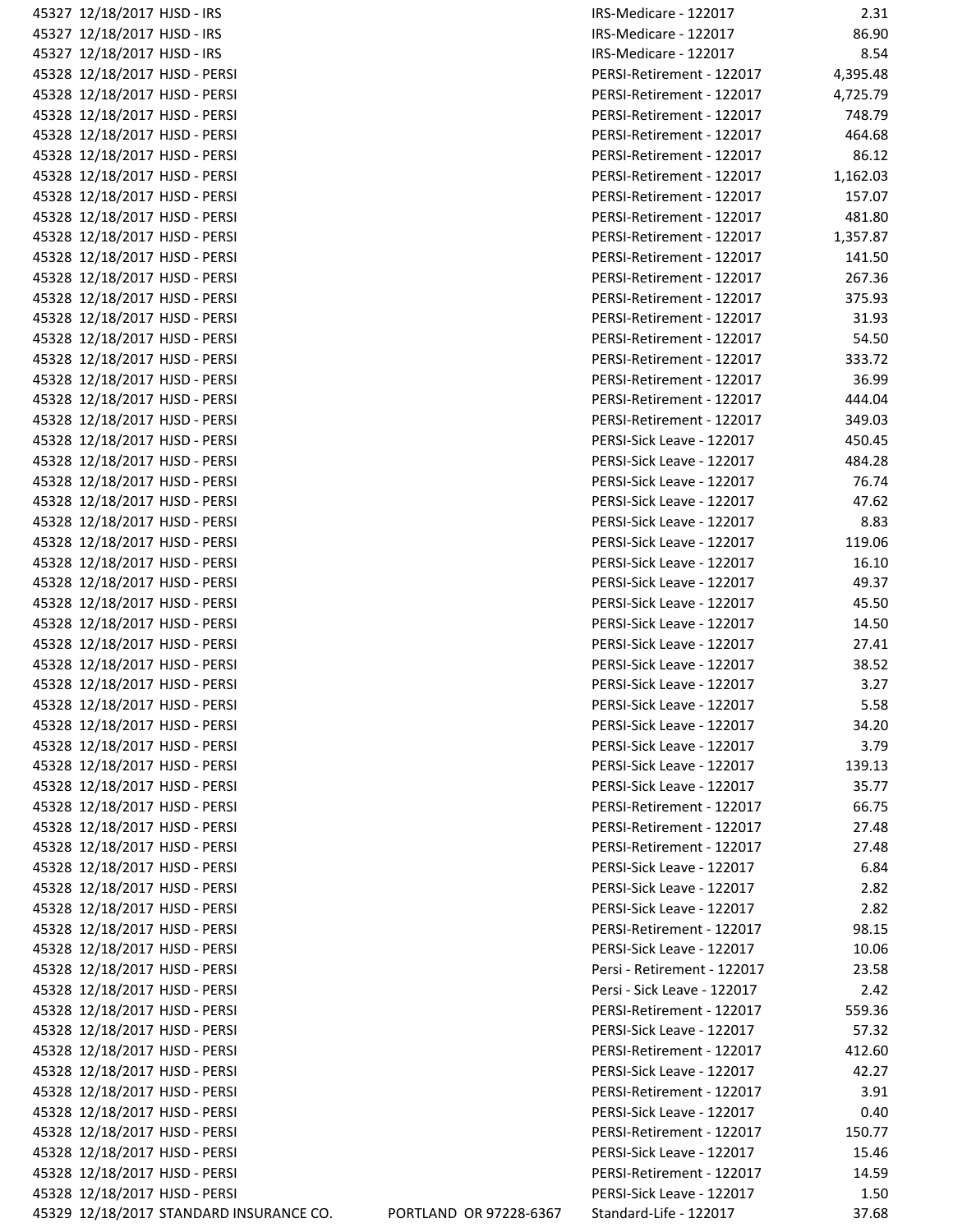| 45329 12/18/2017 STANDARD INSURANCE CO.                              | PORTLAND OR 97228-6367                  | Standard-Life - 122017             | 38.54     |
|----------------------------------------------------------------------|-----------------------------------------|------------------------------------|-----------|
| 45329 12/18/2017 STANDARD INSURANCE CO.                              | PORTLAND OR 97228-6367                  | Standard-Life - 122017             | 2.90      |
| 45329 12/18/2017 STANDARD INSURANCE CO.                              | PORTLAND OR 97228-6367                  | Standard-Life - 122017             | 2.00      |
| 45329 12/18/2017 STANDARD INSURANCE CO.                              | PORTLAND OR 97228-6367                  | Standard-Life - 122017             | 7.47      |
| 45329 12/18/2017 STANDARD INSURANCE CO.                              | PORTLAND OR 97228-6367                  | Standard-Life - 122017             | 0.76      |
| 45329 12/18/2017 STANDARD INSURANCE CO.                              | PORTLAND OR 97228-6367                  | Standard-Life - 122017             | 2.24      |
| 45329 12/18/2017 STANDARD INSURANCE CO.                              | PORTLAND OR 97228-6367                  | Standard-Life - 122017             | 14.77     |
| 45329 12/18/2017 STANDARD INSURANCE CO.                              | PORTLAND OR 97228-6367                  | Standard-Life - 122017             | 4.69      |
| 45329 12/18/2017 STANDARD INSURANCE CO.                              | PORTLAND OR 97228-6367                  | Standard-Life - 122017             | 0.96      |
| 45329 12/18/2017 STANDARD INSURANCE CO.                              | PORTLAND OR 97228-6367                  | Standard-Life - 122017             | 2.20      |
| 45329 12/18/2017 STANDARD INSURANCE CO.                              | PORTLAND OR 97228-6367                  | Standard-Life - 122017             | 4.60      |
| 45329 12/18/2017 STANDARD INSURANCE CO.                              | PORTLAND OR 97228-6367                  | Standard-Life - 122017             | 0.40      |
| 45329 12/18/2017 STANDARD INSURANCE CO.                              | PORTLAND OR 97228-6367                  | Standard-Life - 122017             | 0.80      |
| 45329 12/18/2017 STANDARD INSURANCE CO.                              | PORTLAND OR 97228-6367                  | Standard-Life - 122017             | 8.06      |
| 45329 12/18/2017 STANDARD INSURANCE CO.                              | PORTLAND OR 97228-6367                  | Standard-Life - 122017             | 0.77      |
| 45329 12/18/2017 STANDARD INSURANCE CO.                              | PORTLAND OR 97228-6367                  | Standard-Life - 122017             | 6.42      |
| 45329 12/18/2017 STANDARD INSURANCE CO.                              | PORTLAND OR 97228-6367                  | Standard-Life - 122017             | 2.53      |
| 45329 12/18/2017 STANDARD INSURANCE CO.                              | PORTLAND OR 97228-6367                  | Standard-Life - 122017             | 0.48      |
|                                                                      |                                         |                                    |           |
| 45329 12/18/2017 STANDARD INSURANCE CO.                              | PORTLAND OR 97228-6367                  | Standard Life - 122017             | 0.15      |
| 45329 12/18/2017 STANDARD INSURANCE CO.                              | PORTLAND OR 97228-6367                  | Standard-Life - 122017             | 9.32      |
| 45329 12/18/2017 STANDARD INSURANCE CO.                              | PORTLAND OR 97228-6367                  | Standard-Life - 122017             | 3.33      |
| 45329 12/18/2017 STANDARD INSURANCE CO.                              | PORTLAND OR 97228-6367                  | Standard-Life - 122017             | 0.03      |
| 45329 12/18/2017 STANDARD INSURANCE CO.                              | PORTLAND OR 97228-6367                  | Standard Life - 122017             | 0.83      |
| 45329 12/18/2017 STANDARD INSURANCE CO.                              | PORTLAND OR 97228-6367                  | Standard-Life - 122017             | 0.07      |
| 45330 12/20/2017 ACE HARDWARE                                        | HAGERMAN ID 83332                       | Dupl Keys-Stage Jayo Keeney        | 4.78      |
| 45330 12/20/2017 ACE HARDWARE                                        | HAGERMAN ID 83332                       | Yard hose repairs                  | 4.78      |
| 45330 12/20/2017 ACE HARDWARE                                        | HAGERMAN ID 83332                       | Mouse Traps-distr                  | 15.96     |
| 45330 12/20/2017 ACE HARDWARE                                        | HAGERMAN ID 83332                       | Entry Door Lock-Gibson             | 9.99      |
| 45330 12/20/2017 ACE HARDWARE                                        | HAGERMAN ID 83332                       | Dupl Keys-Gibson door              | 7.17      |
| 45330 12/20/2017 ACE HARDWARE                                        | HAGERMAN ID 83332                       | Repairs-Gym door                   | 3.78      |
| 45330 12/20/2017 ACE HARDWARE                                        | HAGERMAN ID 83332                       | pkg Colle??                        | 9.49      |
| 45330 12/20/2017 ACE HARDWARE                                        | HAGERMAN ID 83332                       | Grnhse (Aquapontics)               | 12.72     |
| 45331 12/20/2017 ADVANCED THERAPY CARE                               | MOUNTAIN HOME ID 83647                  | Speech Therapy                     | 4,787.50  |
| 45332 12/20/2017 BLICK ART MATERIALS                                 | GALESBURG IL 61402-1267                 | Return of supplies                 | (31.20)   |
| 45332 12/20/2017 BLICK ART MATERIALS                                 | GALESBURG IL 61402-1267                 | Art Supplies                       | 830.26    |
| 45333 12/20/2017 BLISS SCHOOL DISTRICT#234                           | <b>BLISS ID 83314</b>                   | Carl Perkins-Idaho CIS             | 150.00    |
| 45334 12/20/2017 C8 TRANSPORTATION LLC                               | HAGERMAN ID 83332                       | Nov17 Monthly-2256.7m              | 11,115.57 |
| 45334 12/20/2017 C8 TRANSPORTATION LLC                               | HAGERMAN ID 83332                       | Bus-11/6 GBB Carey 152.2m          | 321.49    |
| 45334 12/20/2017 C8 TRANSPORTATION LLC                               | HAGERMAN ID 83332                       | Bus-11/16 GBB Cstlfrd 48.8m        | 122.94    |
| 45334 12/20/2017 C8 TRANSPORTATION LLC                               | HAGERMAN ID 83332                       | Bus-BBB Lghthse 74.1m              | 172.25    |
| 45334 12/20/2017 C8 TRANSPORTATION LLC                               | HAGERMAN ID 83332                       | Cch-GBB Oakley 222m                | 603.59    |
| 45335 12/20/2017 CABLE ONE #105943856                                | PHOENIX AZ 85062-8000                   | Internet svc                       | 21.77     |
| 45336 12/20/2017 CABLE ONE INTERNET #121412167 PHOENIX AZ 85062-8000 |                                         | <b>Internet Svc</b>                | 1,230.10  |
| 45337 12/20/2017 CALLEN REFRIGERATION                                | <b>FILER ID 83328</b>                   | Rep Furnace/MPrm                   | 581.00    |
| 45338 12/20/2017 CAMAS CO. SCHOOL DIST #121                          | FAIRFIELD ID 83327                      | Carl Perkins-Idaho CIS             | 150.00    |
| 45339 12/20/2017 CASH                                                |                                         | Postage-HS                         | 50.00     |
| 45339 12/20/2017 CASH                                                |                                         | Postage-GS                         | 50.00     |
| 45339 12/20/2017 CASH                                                |                                         | Postage-Distr                      | 50.00     |
| 45340 12/20/2017 CHAPPELS MARKET                                     | HAGERMAN ID 83332                       | Juice donuts napkins cups          | 44.91     |
| 45341 12/20/2017 CITY OF HAGERMAN                                    | HAGERMAN ID 83332                       | Water/Sewer-Gym                    | 99.68     |
| 45341 12/20/2017 CITY OF HAGERMAN                                    | HAGERMAN ID 83332                       | Water/Sewer-GS                     | 105.46    |
| 45341 12/20/2017 CITY OF HAGERMAN                                    | HAGERMAN ID 83332                       | Water/Sewer-HS                     | 100.26    |
| 45341 12/20/2017 CITY OF HAGERMAN                                    | HAGERMAN ID 83332                       | Water/Sewer-Ag                     | 117.93    |
| 45342 12/20/2017 COSTCO CREDIT CARD HB                               | CAROL STREAM IL 60197-5859              | Corr-sales tax refnd-s/b usbankcrd | 18.00     |
| 45343 12/20/2017 SHERMA DAARUD                                       | TWIN FALLS ID 83301                     | Reimb-Lakeshore Daarud             | 19.99     |
| 45344 12/20/2017 DIDAX                                               | ROWLEY MA 01969                         | Hermelinda Leija-supplies          | 309.60    |
| 45345 12/20/2017 DIETRICH SCHOOL DIST #314                           | DIETRICH ID 83324                       | Carl Perkins-Idaho CIS             | 150.00    |
| 45346 12/20/2017 FILER SCHOOL DISTRICT NO. 413                       | <b>FILER ID 83328</b>                   | Carl Perkins-Idaho CIS             | 152.00    |
| 45347 12/20/2017 FRONTLINE EDUCATION                                 | PHILADELPHIA PA 19178-0577 IEP Software |                                    | 608.40    |
|                                                                      | GLENNS FERRY ID 83623                   | Carl Perkins-Idaho CIS             |           |
| 45348 12/20/2017 GLENNS FERRY SCHOOL NO 192                          |                                         |                                    | 150.00    |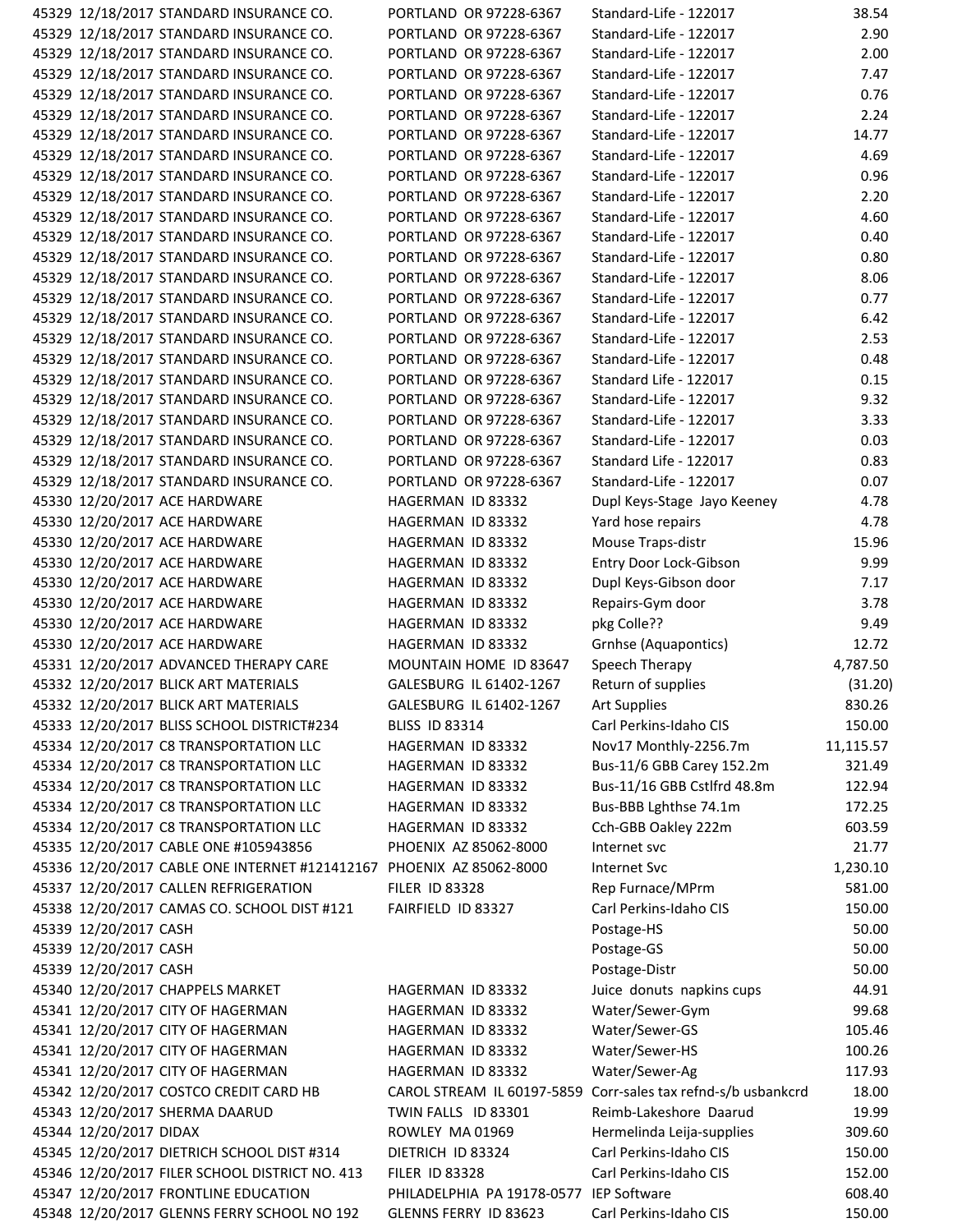|                               | 45349 12/20/2017 GOODING SCHOOL DISTRICT NO 23: GOODING ID 83330   |                         | Carl Perkins - Idaho CIS           | 400.00   |
|-------------------------------|--------------------------------------------------------------------|-------------------------|------------------------------------|----------|
|                               | 45350 12/20/2017 GREAT AMERICA FINANCIAL SVCS DALLAS TX 75266-0831 |                         | Copier Lease-HS                    | 155.00   |
|                               | 45350 12/20/2017 GREAT AMERICA FINANCIAL SVCS                      | DALLAS TX 75266-0831    | Copier Lease-GS                    | 155.00   |
|                               | 45351 12/20/2017 HAGERMAN FOOD SERVICE                             | HAGERMAN ID 83332       | Lunch-i2i presenters (2)           | 7.50     |
| 45352 12/20/2017 RAY HOFFMANN |                                                                    | HAGERMAN ID 83332       | Mlg-Shoshone Dept/Labor mtg        | 28.50    |
| 45352 12/20/2017 RAY HOFFMANN |                                                                    | HAGERMAN ID 83332       | Mlg-Gooding NCMC mtg               | 17.10    |
|                               | 45353 12/20/2017 HAGERMAN JNT SCH DISTRIC 233                      | HAGERMAN ID 83332       | Carl Perkins - Idaho CIS           | 300.00   |
|                               | 45354 12/20/2017 ID ASSOC SCHOOL ADMIN INC IASA BOISE ID 83705     |                         | Special Ed Law Conf-Mills          | 100.00   |
|                               | 45355 12/20/2017 IDAHO POWER COMPANY                               | BOISE ID 83721-0030     | Power-Gym                          | 406.91   |
|                               | 45355 12/20/2017 IDAHO POWER COMPANY                               | BOISE ID 83721-0030     | Power-Lights                       | 64.33    |
|                               | 45355 12/20/2017 IDAHO POWER COMPANY                               | BOISE ID 83721-0030     | Power-HS                           | 1,290.75 |
|                               |                                                                    |                         |                                    |          |
|                               | 45355 12/20/2017 IDAHO POWER COMPANY                               | BOISE ID 83721-0030     | Power-Ag                           | 169.00   |
|                               | 45355 12/20/2017 IDAHO POWER COMPANY                               | BOISE ID 83721-0030     | Power-GS                           | 1,966.44 |
| 45356 12/20/2017 JOSTENS INC  |                                                                    | CHICAGO IL 60673-1213   | 32-Diploma Covers                  | 301.03   |
| 45357 12/20/2017 MARK KRESS   |                                                                    | HAGERMAN ID 83332       | Meals-AVID review-12/14/17         | 58.44    |
| 45357 12/20/2017 MARK KRESS   |                                                                    | HAGERMAN ID 83332       | Meal-Mastery PD/Presenter          | 22.35    |
| 45357 12/20/2017 MARK KRESS   |                                                                    | HAGERMAN ID 83332       | Mlg-AVID Danielson GT mtgs         | 269.80   |
| 45357 12/20/2017 MARK KRESS   |                                                                    | HAGERMAN ID 83332       | Mlg-Supt mtg                       | 30.40    |
| 45357 12/20/2017 MARK KRESS   |                                                                    | HAGERMAN ID 83332       | Meals-Boise/Danielson              | 25.88    |
|                               | 45358 12/20/2017 LOWE'S HOME IMPROVEMENT                           | TWIN FALLS ID 83301     | Window Blinds-Office br            | 22.74    |
|                               | 45358 12/20/2017 LOWE'S HOME IMPROVEMENT                           | TWIN FALLS ID 83301     | Sliding Door-HS SpEd clsrm         | 151.03   |
|                               | 45359 12/20/2017 MEDICAID DIVISON OF                               | BOISE ID 83720-0036     | Medicaid-School Match              | 2,883.63 |
| 45360 12/20/2017 TYLER MILLS  |                                                                    | HAGERMAN ID 83332       | Mlg/Meals-Danielson trng Pocatello | 167.80   |
| 45360 12/20/2017 TYLER MILLS  |                                                                    | HAGERMAN ID 83332       | Mlg-Jerome Walmart (2)             | 38.00    |
| 45360 12/20/2017 TYLER MILLS  |                                                                    | HAGERMAN ID 83332       | Mlg-Distr VB Murtaugh (3)          | 126.54   |
| 45360 12/20/2017 TYLER MILLS  |                                                                    | HAGERMAN ID 83332       | Meal-Distr VB Murtaugh             | 10.17    |
| 45360 12/20/2017 TYLER MILLS  |                                                                    | HAGERMAN ID 83332       | Mlg/Meals-AD mtgs TF & Boise       | 199.19   |
| 45361 12/20/2017 OFFICE VALUE |                                                                    | MERIDIAN ID 83642       | Black Marker-Craig Jackson         | 9.99     |
| 45361 12/20/2017 OFFICE VALUE |                                                                    | MERIDIAN ID 83642       | Door Stops                         | 29.94    |
| 45361 12/20/2017 OFFICE VALUE |                                                                    | MERIDIAN ID 83642       | Kraft Paper Dry Erase Markers      | 197.17   |
|                               | 45362 12/20/2017 ORIENTAL TRADING CO                               | DES MOINES IA 50306     | Supplies-Sherma Daarud             | 91.87    |
|                               | 45363 12/20/2017 PRO ACTIVE ADVANTAGE LLC                          | <b>GOODING ID 83330</b> | <b>Behavior Svcs</b>               | 1,178.75 |
|                               | 45363 12/20/2017 PRO ACTIVE ADVANTAGE LLC                          | <b>GOODING ID 83330</b> | <b>Behavior Svcs</b>               | 784.50   |
|                               | 45363 12/20/2017 PRO ACTIVE ADVANTAGE LLC                          | <b>GOODING ID 83330</b> | <b>Behavior Svcs</b>               | 3,428.25 |
|                               | 45363 12/20/2017 PRO ACTIVE ADVANTAGE LLC                          | <b>GOODING ID 83330</b> | <b>Behavior Svcs</b>               | 3,136.50 |
|                               | 45363 12/20/2017 PRO ACTIVE ADVANTAGE LLC                          | <b>GOODING ID 83330</b> | <b>Behavior Svcs</b>               | 2,874.25 |
|                               | 45364 12/20/2017 PBS-PROGRESSIVE BEHAVIOR SYS                      | RUPERT ID 83350         | <b>Behavior Svcs-JR</b>            | 1,057.50 |
|                               | 45364 12/20/2017 PBS-PROGRESSIVE BEHAVIOR SYS                      | RUPERT ID 83350         | <b>Behavior Svcs-SW</b>            | 645.00   |
|                               | 45364 12/20/2017 PBS-PROGRESSIVE BEHAVIOR SYS                      | RUPERT ID 83350         | <b>Behavior Svcs-MVV</b>           | 585.00   |
|                               |                                                                    |                         |                                    |          |
|                               | 45364 12/20/2017 PBS-PROGRESSIVE BEHAVIOR SYS                      | RUPERT ID 83350         | Behavior Svs-LJ                    | 1,125.00 |
|                               | 45364 12/20/2017 PBS-PROGRESSIVE BEHAVIOR SYS                      | RUPERT ID 83350         | Behavior Svcs-LJ                   | 675.00   |
|                               | 45364 12/20/2017 PBS-PROGRESSIVE BEHAVIOR SYS                      | RUPERT ID 83350         | <b>Behavior Svcs-CF</b>            | 765.00   |
|                               | 45364 12/20/2017 PBS-PROGRESSIVE BEHAVIOR SYS                      | RUPERT ID 83350         | <b>Behavior Svcs-CF</b>            | 930.00   |
|                               | 45364 12/20/2017 PBS-PROGRESSIVE BEHAVIOR SYS                      | RUPERT ID 83350         | <b>Behavior Svcs-CF</b>            | 1,020.00 |
|                               | 45364 12/20/2017 PBS-PROGRESSIVE BEHAVIOR SYS                      | RUPERT ID 83350         | <b>Behavior Svcs-CF</b>            | 2,951.00 |
|                               | 45364 12/20/2017 PBS-PROGRESSIVE BEHAVIOR SYS                      | RUPERT ID 83350         | Behavior Svs-LJ                    | 450.00   |
|                               | 45364 12/20/2017 PBS-PROGRESSIVE BEHAVIOR SYS                      | RUPERT ID 83350         | <b>Behavior Svcs-JR</b>            | 825.00   |
|                               | 45364 12/20/2017 PBS-PROGRESSIVE BEHAVIOR SYS                      | RUPERT ID 83350         | <b>Behavior Svcs-MVV</b>           | 300.00   |
|                               | 45364 12/20/2017 PBS-PROGRESSIVE BEHAVIOR SYS                      | RUPERT ID 83350         | <b>Behavior Svcs-JR</b>            | 832.50   |
|                               | 45365 12/20/2017 REALLY GOOD STUFF INC                             | BOTSFORD CT 06404-0386  | Supplies-Crissey Lewis             | 100.95   |
|                               | 45366 12/20/2017 RICHFIELD SCHOOL DIST No. 316                     | RICHFIELD ID 83349      | Carl Perkins-Idaho CIS             | 350.00   |
|                               | 45367 12/20/2017 SCHOOL SPECIALTY-WI                               | APPLETON WI 54912-1579  | E.Douville-sch supplies            | 37.09    |
|                               | 45367 12/20/2017 SCHOOL SPECIALTY-WI                               | APPLETON WI 54912-1579  | Daarud-supplies                    | 115.46   |
|                               | 45367 12/20/2017 SCHOOL SPECIALTY-WI                               | APPLETON WI 54912-1579  | Lynn Arriaga-Sch Supplies          | 164.98   |
|                               | 45367 12/20/2017 SCHOOL SPECIALTY-WI                               | APPLETON WI 54912-1579  | Easterday-scissors Xacto glue      | 135.22   |
|                               | 45368 12/20/2017 SCHOOL FIX / DECKER INC                           | <b>VASSAR MI 48768</b>  | 50-Desk Gliders (parts)            | 36.95    |
|                               | 45369 12/20/2017 SHOSHONE SCHOOL DIST #312                         | SHOSHONE ID 83352       | Carl Perkins - Idaho CIS           | 625.00   |
|                               | 45370 12/20/2017 TREASURE VALLEY COFFEE INC                        | <b>BOISE ID 83713</b>   | Water-Modulars                     | 45.00    |
|                               | 45371 12/20/2017 US BANKCORP CARD SVCS INC                         | FARGO ND 58125-6343     | amzn:B.Lee-Wireless Presntr        | 34.99    |
|                               | 45371 12/20/2017 US BANKCORP CARD SVCS INC                         | FARGO ND 58125-6343     | amzn:Black/Decker Accessory Set    | 15.99    |
|                               |                                                                    |                         |                                    |          |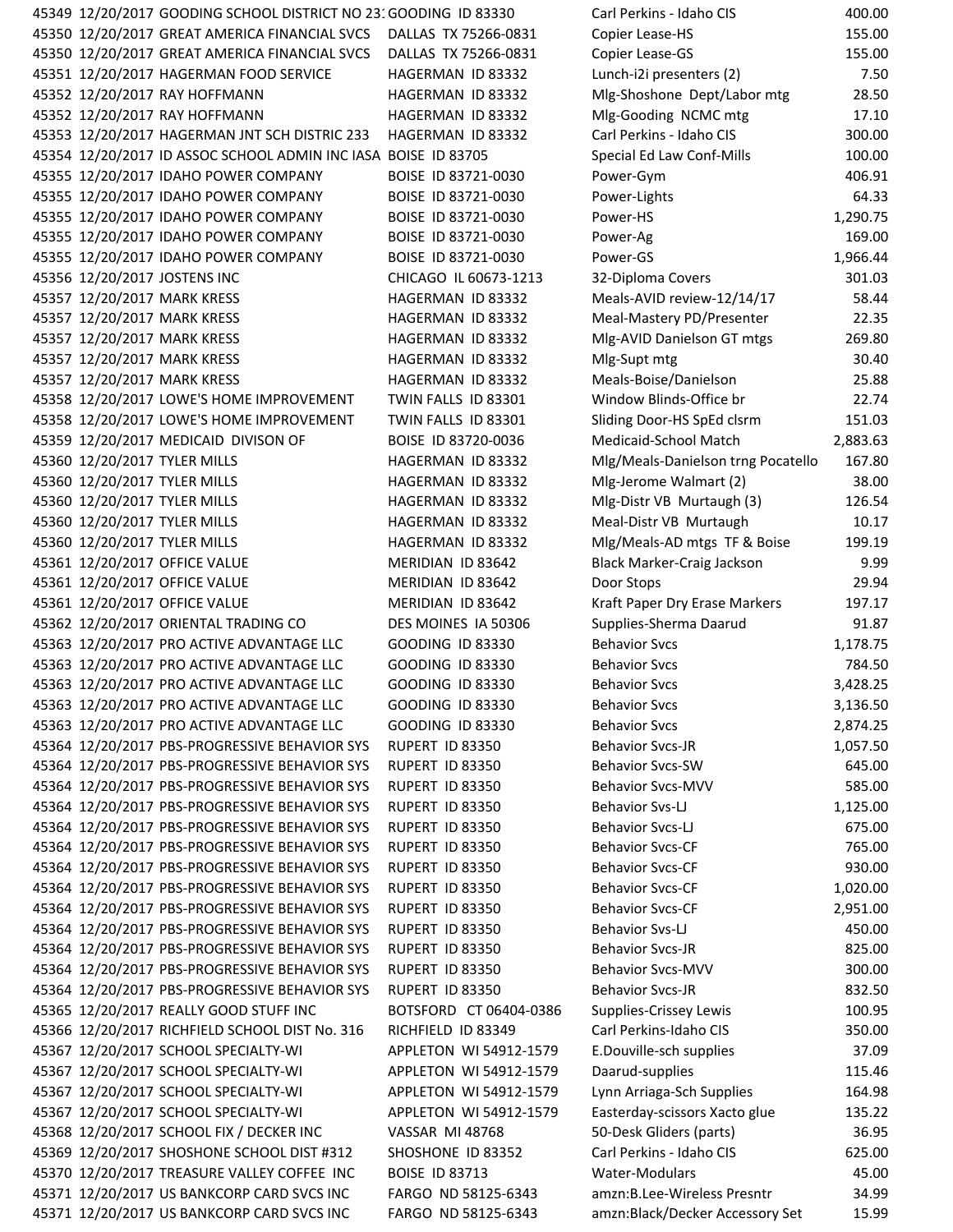| 45371 12/20/2017 US BANKCORP CARD SVCS INC                    | FARGO ND 58125-6343       | amzn:Nic Jayo-Wireless Presntr          | 34.99    |
|---------------------------------------------------------------|---------------------------|-----------------------------------------|----------|
| 45371 12/20/2017 US BANKCORP CARD SVCS INC                    | FARGO ND 58125-6343       | <b>Treasury of Illustrated Classics</b> | 20.70    |
| 45371 12/20/2017 US BANKCORP CARD SVCS INC                    | FARGO ND 58125-6343       | amzn: Viewsonic Projector               | 589.99   |
| 45371 12/20/2017 US BANKCORP CARD SVCS INC                    | FARGO ND 58125-6343       | amzn:Honeywell WiFi Thermostat          | 79.98    |
| 45371 12/20/2017 US BANKCORP CARD SVCS INC                    | FARGO ND 58125-6343       | Refund-sales tax/Costco                 | (18.00)  |
| 45371 12/20/2017 US BANKCORP CARD SVCS INC                    | FARGO ND 58125-6343       | amzn: Wall Clock-TST Classrm            | 29.69    |
| 45371 12/20/2017 US BANKCORP CARD SVCS INC                    | FARGO ND 58125-6343       | ETS ParaPro Test-Erika Cornett #2       | 55.00    |
| 45371 12/20/2017 US BANKCORP CARD SVCS INC                    | FARGO ND 58125-6343       | ETS ParaPro Test-Erika Cornett          | 55.00    |
| 45371 12/20/2017 US BANKCORP CARD SVCS INC                    | FARGO ND 58125-6343       | ETS ParaPro Test-Gabriella Morales      | 55.00    |
| 45371 12/20/2017 US BANKCORP CARD SVCS INC                    | FARGO ND 58125-6343       | amzn:G.Olsen-Wireless Presntr           | 34.99    |
| 45371 12/20/2017 US BANKCORP CARD SVCS INC                    | FARGO ND 58125-6343       | amzn:T.Easterday-Wireless Presntr       | 34.99    |
| 45371 12/20/2017 US BANKCORP CARD SVCS INC                    | FARGO ND 58125-6343       | amzn:T.Scott-Wireless Presntr           | 34.99    |
| 45371 12/20/2017 US BANKCORP CARD SVCS INC                    | FARGO ND 58125-6343       | amzn:Lenovo Ideapad 100s Adapter        | 14.99    |
| 45371 12/20/2017 US BANKCORP CARD SVCS INC                    | FARGO ND 58125-6343       | amzn;HDMI to DVI output Cable           | 13.98    |
| 45371 12/20/2017 US BANKCORP CARD SVCS INC                    | FARGO ND 58125-6343       | amzn:3 wireless Mouse/Keyboards         | 74.97    |
| 45371 12/20/2017 US BANKCORP CARD SVCS INC                    | FARGO ND 58125-6343       | amzn: Wireless Presenter                | 34.99    |
| 45371 12/20/2017 US BANKCORP CARD SVCS INC                    | FARGO ND 58125-6343       | Symantec-3yr license                    | 1,950.50 |
| 45371 12/20/2017 US BANKCORP CARD SVCS INC                    | FARGO ND 58125-6343       | Refund-sales tax/EconoLodge-VB          | (62.40)  |
|                                                               |                           |                                         | 29.99    |
| 45371 12/20/2017 US BANKCORP CARD SVCS INC                    | FARGO ND 58125-6343       | amzn:Laptop Battery                     | 14.99    |
| 45371 12/20/2017 US BANKCORP CARD SVCS INC                    | FARGO ND 58125-6343       | amzn:Projector Ceiling Mount            |          |
| 45371 12/20/2017 US BANKCORP CARD SVCS INC                    | FARGO ND 58125-6343       | amzn:DP to HDMI Cable                   | 35.96    |
| 45371 12/20/2017 US BANKCORP CARD SVCS INC                    | FARGO ND 58125-6343       | amzn: Iphone 4s Cable pack              | 10.99    |
| 45371 12/20/2017 US BANKCORP CARD SVCS INC                    | FARGO ND 58125-6343       | amzn:Lightening Cable pack              | 9.88     |
| 45371 12/20/2017 US BANKCORP CARD SVCS INC                    | FARGO ND 58125-6343       | amzn: Micro USB Cable pack              | 9.89     |
| 45371 12/20/2017 US BANKCORP CARD SVCS INC                    | FARGO ND 58125-6343       | amzn:DeWalt Point Drill Bit Set         | 19.99    |
| 45371 12/20/2017 US BANKCORP CARD SVCS INC                    | FARGO ND 58125-6343       | amzn:Craftsman Screwdriver Set          | 28.99    |
| 45372 12/20/2017 VALLEY WIDE COOP INC                         | JEROME ID 83338-6138      | LPGas-HS 1050.3g \$1.69                 | 1,775.01 |
| 45372 12/20/2017 VALLEY WIDE COOP INC                         | JEROME ID 83338-6138      | LPGas-HS 500.2g-\$1.69                  | 845.34   |
| 45372 12/20/2017 VALLEY WIDE COOP INC                         | JEROME ID 83338-6138      | LPGas-HS 300g \$1.69                    | 507.00   |
| 45373 12/20/2017 CONNIE VAN KLEECK OTR/L                      | <b>GOODING ID 83330</b>   | <b>Occupational Therapy</b>             | 880.00   |
| 45374 12/20/2017 VERIZON WIRELESS                             | DALLAS TX 75266-0108      | Cell Phone-Steve Smith                  | 53.07    |
| 45374 12/20/2017 VERIZON WIRELESS                             | DALLAS TX 75266-0108      | Cell Phone-Tyler Mills                  | 53.07    |
| 45374 12/20/2017 VERIZON WIRELESS                             | DALLAS TX 75266-0108      | Cell Phone-Matt Cottam                  | 53.07    |
| 45374 12/20/2017 VERIZON WIRELESS                             | DALLAS TX 75266-0108      | Cell Phone-Dan Knapp                    | 53.07    |
| 45374 12/20/2017 VERIZON WIRELESS                             | DALLAS TX 75266-0108      | Cell Phone-Craig Jackson                | 26.57    |
| 45374 12/20/2017 VERIZON WIRELESS                             | DALLAS TX 75266-0108      | Cell Phone-Mark Kress                   | 53.07    |
| 45375 12/20/2017 WALMART COMMUNITY                            | ATLANTA GA 30353-0934     | Thermometer/filters-C.Lewis             | 53.56    |
| 45376 12/20/2017 WAXIE SANITARY SUPPLY                        | LOS ANGELES CA 90060-0227 | Vacuum Bags                             | 78.00    |
| 45376 12/20/2017 WAXIE SANITARY SUPPLY                        | LOS ANGELES CA 90060-0227 | Hand Soap                               | 63.16    |
| 45377 12/20/2017 WBEA-WESTERN BUSINESS ED ASSN BOISE ID 83686 |                           | <b>WBEA Conf-Leslie Priebe</b>          | 340.00   |
| 45378 12/20/2017 WWS-WESTERN WASTE SERVICES                   | <b>JEROME ID 83338</b>    | Trash Pickup-Nov17                      | 256.06   |
| 45379 12/20/2017 ZIGGY EXPRESS HAGERMAN                       | <b>BLISS ID 83314</b>     | Fuel-Ag trips Dan Knapp 11/29/17        | 34.58    |
| 45379 12/20/2017 ZIGGY EXPRESS HAGERMAN                       | <b>BLISS ID 83314</b>     | Fuel-Sports                             | 34.57    |
| 45380 12/21/2017 BLUE CROSS OF IDAHO                          | BOISE ID 83707-0948       | Blue Cross - 12/20/17                   | 4,866.57 |
| 45380 12/21/2017 BLUE CROSS OF IDAHO                          | BOISE ID 83707-0948       | Blue Cross - HSA - 12/20/17             | 56.17    |
| 45380 12/21/2017 BLUE CROSS OF IDAHO                          | BOISE ID 83707-0948       | Blue Cross - 12/20/17                   | 3,191.91 |
| 45380 12/21/2017 BLUE CROSS OF IDAHO                          | BOISE ID 83707-0948       | Blue Cross - 12/20/17                   | 894.40   |
| 45380 12/21/2017 BLUE CROSS OF IDAHO                          | BOISE ID 83707-0948       | Blue Cross - 12/20/17                   | 404.58   |
| 45380 12/21/2017 BLUE CROSS OF IDAHO                          | BOISE ID 83707-0948       | Blue Cross - 12/20/17                   | 758.25   |
| 45380 12/21/2017 BLUE CROSS OF IDAHO                          | BOISE ID 83707-0948       | Blue Cross - 12/20/17                   | 311.73   |
| 45380 12/21/2017 BLUE CROSS OF IDAHO                          | BOISE ID 83707-0948       | Blue Cross - 12/20/17                   | 1,145.15 |
| 45380 12/21/2017 BLUE CROSS OF IDAHO                          | BOISE ID 83707-0948       | Blue Cross - 12/20/17 (M.Lemmon)        | (557.85) |
| 45380 12/21/2017 BLUE CROSS OF IDAHO                          | BOISE ID 83707-0948       | Blue Cross - 12/20/17                   | 312.22   |
| 45380 12/21/2017 BLUE CROSS OF IDAHO                          | BOISE ID 83707-0948       | Blue Cross - 12/20/17                   | 306.82   |
| 45380 12/21/2017 BLUE CROSS OF IDAHO                          | BOISE ID 83707-0948       | Blue Cross - 12/20/17                   | 332.94   |
| 45380 12/21/2017 BLUE CROSS OF IDAHO                          | BOISE ID 83707-0948       | Blue Cross - HSA - 12/20/17             | 89.88    |
| 45380 12/21/2017 BLUE CROSS OF IDAHO                          | BOISE ID 83707-0948       | Blue Cross - HSA - 12/20/17             | 1,030.65 |
| 45380 12/21/2017 BLUE CROSS OF IDAHO                          | BOISE ID 83707-0948       | Blue Cross - 12/20/17                   | 20.53    |
| 45380 12/21/2017 BLUE CROSS OF IDAHO                          | BOISE ID 83707-0948       | Blue Cross - 12/20/17                   | 55.78    |
| 45380 12/21/2017 BLUE CROSS OF IDAHO                          | BOISE ID 83707-0948       | Blue Cross - 12/20/17                   | 111.57   |
|                                                               |                           |                                         |          |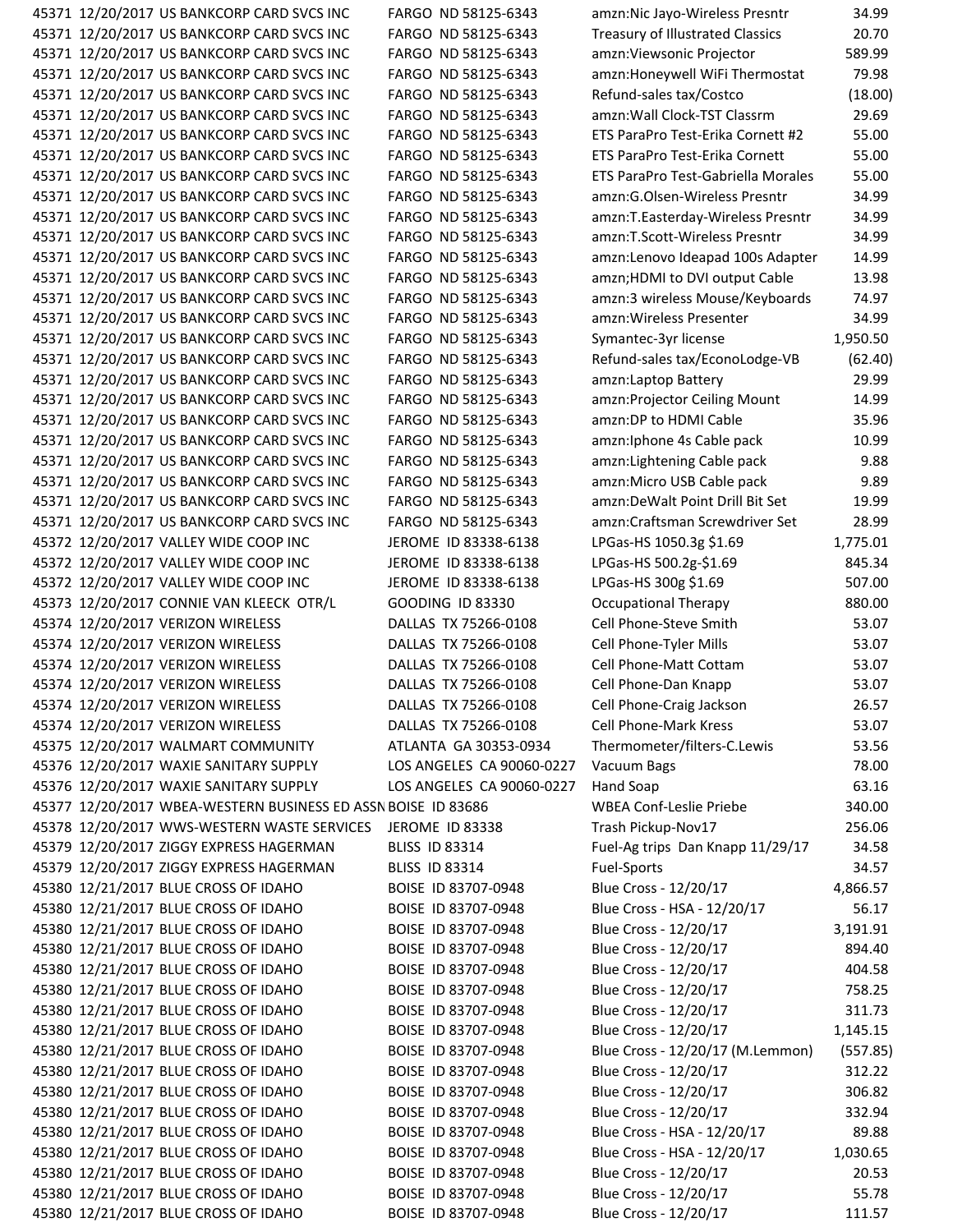|           |      | 45380 12/21/2017 BLUE CROSS OF IDAHO     | BOISE ID 83707-0948 | Blue Cross - 12/20/17 |       | 1,175.70 |
|-----------|------|------------------------------------------|---------------------|-----------------------|-------|----------|
|           |      | 45380 12/21/2017 BLUE CROSS OF IDAHO     | BOISE ID 83707-0948 | Blue Cross - 12/20/17 |       | 641.53   |
|           |      | 45380 12/21/2017 BLUE CROSS OF IDAHO     | BOISE ID 83707-0948 | Blue Cross - 12/20/17 |       | 463.89   |
|           |      | 45380 12/21/2017 BLUE CROSS OF IDAHO     | BOISE ID 83707-0948 | Blue Cross - 12/20/17 |       | 7.48     |
|           |      | 45380 12/21/2017 BLUE CROSS OF IDAHO     | BOISE ID 83707-0948 | Blue Cross - 12/20/17 |       | 107.25   |
|           |      | 45381 12/21/2017 CHAPPELS MARKET         | HAGERMAN ID 83332   | Drano (M.Kress)       |       | 3.29     |
| Check#    | Date | Name                                     | GrossPay            | City                  | State | Zip      |
| drct-dpst |      | 12/20/2017 ARRIAGA LYNN                  |                     | 5,006.49 HAGERMAN     | ID    | 83332    |
| drct-dpst |      | 12/20/2017 BELKNAP CHRISTINA L           |                     | 711.58 HAGERMAN       | ID    | 83332    |
| drct-dpst |      | 12/20/2017 BOLDUC CHRISTINA J            |                     | 2,119.05 HAGERMAN     | ID    | 83332    |
|           |      | drct-dpst 12/20/2017 CABRAL JONI M       |                     | 416.00 HAGERMAN       | ID    | 83332    |
|           |      | drct-dpst 12/20/2017 CHAPMAN TERESA L    |                     | 3,558.33 HAGERMAN     | ID    | 83332    |
|           |      | drct-dpst 12/20/2017 CHIZUM CARRIE A     |                     | 4,016.66 HAGERMAN     | ID    | 83332    |
| drct-dpst |      | 12/20/2017 COATES LUANNE                 |                     | 1,470.00 HAGERMAN     | ID    | 83332    |
| drct-dpst |      | 12/20/2017 CORBRIDGE ARLYNDA R           |                     | 736.12 HAGERMAN       | ID    | 83332    |
| drct-dpst |      | 12/20/2017 COTTAM MATTHEW S              |                     | 7,299.08 HAGERMAN     | ID    | 83332    |
|           |      | drct-dpst 12/20/2017 CRYSTAL HAILEY J    |                     | 65.00 HAGERMAN        | ID    | 83332    |
|           |      | drct-dpst 12/20/2017 DAARUD SHERMA K     |                     | 4,741.83 HAGERMAN     | ID    | 83332    |
|           |      | drct-dpst 12/20/2017 DAVIS ELAINE        |                     | 1,521.54 HAGERMAN     | ID    | 83332    |
| drct-dpst |      | 12/20/2017 DOUVILLE ERIN E               |                     | 2,883.33 HAGERMAN     | ID    | 83332    |
| drct-dpst |      | 12/20/2017 EASTERDAY TROY W              |                     | 4,672.66 HAGERMAN     | ID    | 83332    |
| drct-dpst |      | 12/20/2017 FUNKHOUSER LONNIE             |                     | 3,715.91 HAGERMAN     | ID    | 83332    |
|           |      | drct-dpst 12/20/2017 GIBSON JENNIE L     |                     | 4,791.83 HAGERMAN     | ID    | 83332    |
| drct-dpst |      | 12/20/2017 GOODRO CAREY L                |                     | 566.00 HAGERMAN       | ID    | 83332    |
| drct-dpst |      | 12/20/2017 GREEN CHIARA A                |                     | 953.00 HAGERMAN       | ID    | 83332    |
| drct-dpst |      | 12/20/2017 HOFFMANN KAREN B              |                     | 1,315.54 HAGERMAN     | ID    | 83332    |
| drct-dpst |      | 12/20/2017 HOFFMANN RAYMOND L            |                     | 5,660.07 HAGERMAN     | ID    | 83332    |
|           |      | drct-dpst 12/20/2017 HOOP JENNY M        |                     | 820.46 HAGERMAN       | ID    | 83332    |
|           |      | drct-dpst 12/20/2017 HOSKOVEC SHEENA L   |                     | 891.75 HAGERMAN       | ID    | 83332    |
|           |      | drct-dpst 12/20/2017 JACKSON CRAIG L     |                     | 1,994.03 HAGERMAN     | ID    | 83332    |
| drct-dpst |      | 12/20/2017 JAYO NICOLAS D                |                     | 4,583.33 HAGERMAN     | ID    | 83332    |
| drct-dpst |      | 12/20/2017 KAST MELISSA A                |                     | 3,349.91 HAGERMAN     | ID    | 83332    |
| drct-dpst |      | 12/20/2017 KNAPP DANIEL L                |                     | 4,481.07 HAGERMAN     | ID    | 83332    |
|           |      | drct-dpst 12/20/2017 KRESS MARK S        |                     | 7,616.64 HAGERMAN     | ID    | 83332    |
|           |      | drct-dpst 12/20/2017 LEE REBECCA L       |                     | 5,791.83 HAGERMAN     | ID    | 83332    |
|           |      | drct-dpst 12/20/2017 LEIJA HERMELINDA    |                     | 4,055.58 HAGERMAN     | ID    | 83332    |
|           |      | drct-dpst 12/20/2017 LeMOYNE KAROL A     |                     | 75.00 HAGERMAN        | ID    | 83332    |
|           |      | drct-dpst 12/20/2017 LEWIS CRYSTAL R     |                     | 3,034.25 HAGERMAN     | ID    | 83332    |
|           |      | drct-dpst 12/20/2017 LYONS LAURA E       |                     | 187.50 HAGERMAN       | ID    | 83332    |
|           |      | drct-dpst 12/20/2017 MARTIN KIRT L       |                     | 112.50 HAGERMAN       | ID    | 83332    |
|           |      | drct-dpst 12/20/2017 McCARTHY STORMIVL   |                     | 4,166.83 HAGERMAN     | ID    | 83332    |
|           |      | drct-dpst 12/20/2017 MILLS TYLER J       |                     | 5,429.15 HAGERMAN     | ID    | 83332    |
|           |      | drct-dpst 12/20/2017 MOORE E. THERESA    |                     | 139.75 HAGERMAN       | ID    | 83332    |
|           |      | drct-dpst 12/20/2017 OLSEN GORDON C      |                     | 4,166.83 HAGERMAN     | ID    | 83332    |
|           |      | drct-dpst 12/20/2017 OWSLEY VICTORIA C   |                     | 5,659.83 HAGERMAN     | ID    | 83332    |
|           |      | drct-dpst 12/20/2017 PLANK ROBIN J       |                     | 1,151.32 HAGERMAN     | ID    | 83332    |
|           |      | drct-dpst 12/20/2017 PRIEBE LESLIE       |                     | 6,788.51 HAGERMAN     | ID    | 83332    |
|           |      | drct-dpst 12/20/2017 REED BETTE M        |                     | 4,654.79 HAGERMAN     | ID    | 83332    |
|           |      | drct-dpst 12/20/2017 REGNIER SHELLY L    |                     | 3,885.83 HAGERMAN     | ID    | 83332    |
|           |      | drct-dpst 12/20/2017 RICE CHARLES E      |                     | 1,631.76 HAGERMAN     | ID    | 83332    |
|           |      | drct-dpst 12/20/2017 SCOTT TAMMY L       |                     | 2,958.33 HAGERMAN     | ID    | 83332    |
|           |      | drct-dpst 12/20/2017 SILVER-LEWIS LORA L |                     | 4,241.83 HAGERMAN     | ID    | 83332    |
|           |      | drct-dpst 12/20/2017 SMITH STEPHEN L     |                     | 2,820.52 HAGERMAN     | ID    | 83332    |
|           |      | drct-dpst 12/20/2017 SOLOSABAL JOLINDA S |                     | 4,316.82 HAGERMAN     | ID    | 83332    |
|           |      | drct-dpst 12/20/2017 TAYLOR SHARLENE K   |                     | 1,380.00 HAGERMAN     | ID    | 83332    |
|           |      | drct-dpst 12/20/2017 YORE JAMIE L        |                     | 820.46 HAGERMAN       | ID    | 83332    |
|           |      | 45298 12/20/2017 BAKER CHRISTOPHER K     |                     | 442.98 HAGERMAN       | ID    | 83332    |
|           |      | 45299 12/20/2017 BROCK LINDA D           |                     | 130.00 HAGERMAN       | ID    | 83332    |
|           |      | 45301 12/20/2017 KEENEY JOSEPH W         |                     | 1,200.00 HAGERMAN     | ID    | 83332    |
|           |      |                                          |                     |                       |       |          |